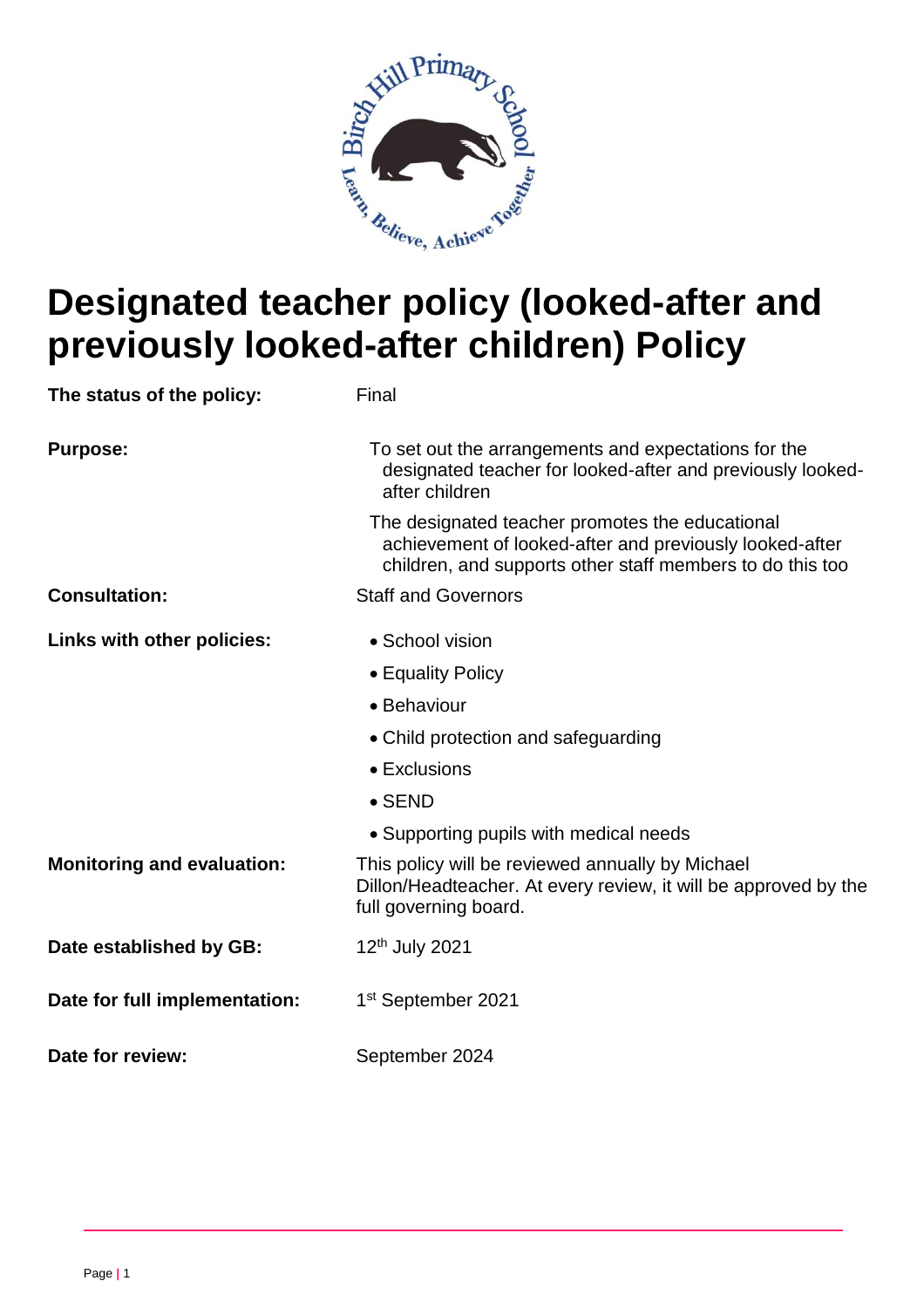# **Contents**

## <span id="page-1-0"></span>**1. Aims**

The school aims to ensure that:

- A suitable member of staff is appointed as the designated teacher for looked-after and previously looked-after children
- The designated teacher promotes the educational achievement of looked-after and previously looked-after children, and supports other staff members to do this too
- Staff, parents, carers and guardians are aware of the identity of the designated teacher, how to contact them and what they are responsible for

## <span id="page-1-1"></span>**2. Legislation and statutory guidance**

This policy is based on the Department for Education's [statutory guidance on the](https://www.gov.uk/government/publications/designated-teacher-for-looked-after-children)  [designated teacher for looked-after and previously looked-after children.](https://www.gov.uk/government/publications/designated-teacher-for-looked-after-children)

It also takes into account [section 20](http://www.legislation.gov.uk/ukpga/2008/23/section/20) and [section 20A](http://www.legislation.gov.uk/ukpga/2008/23/section/20A) of the Children and Young Persons Act 2008.

## <span id="page-1-2"></span>**3. Definitions**

**Looked-after children** are registered pupils that are:

 $\lambda$  In the care of a local authority, or

Provided with accommodation by a local authority in the exercise of its social services functions, for a continuous period of more than 24 hours

**Previously looked-after children** are registered pupils that fall into either of these categories:

- They were looked after by a local authority but ceased to be as a result of any of the following:
	- o A child arrangements order, which includes arrangements relating to who the child lives with and when they are to live with them
	- o A special guardianship order
	- o An adoption order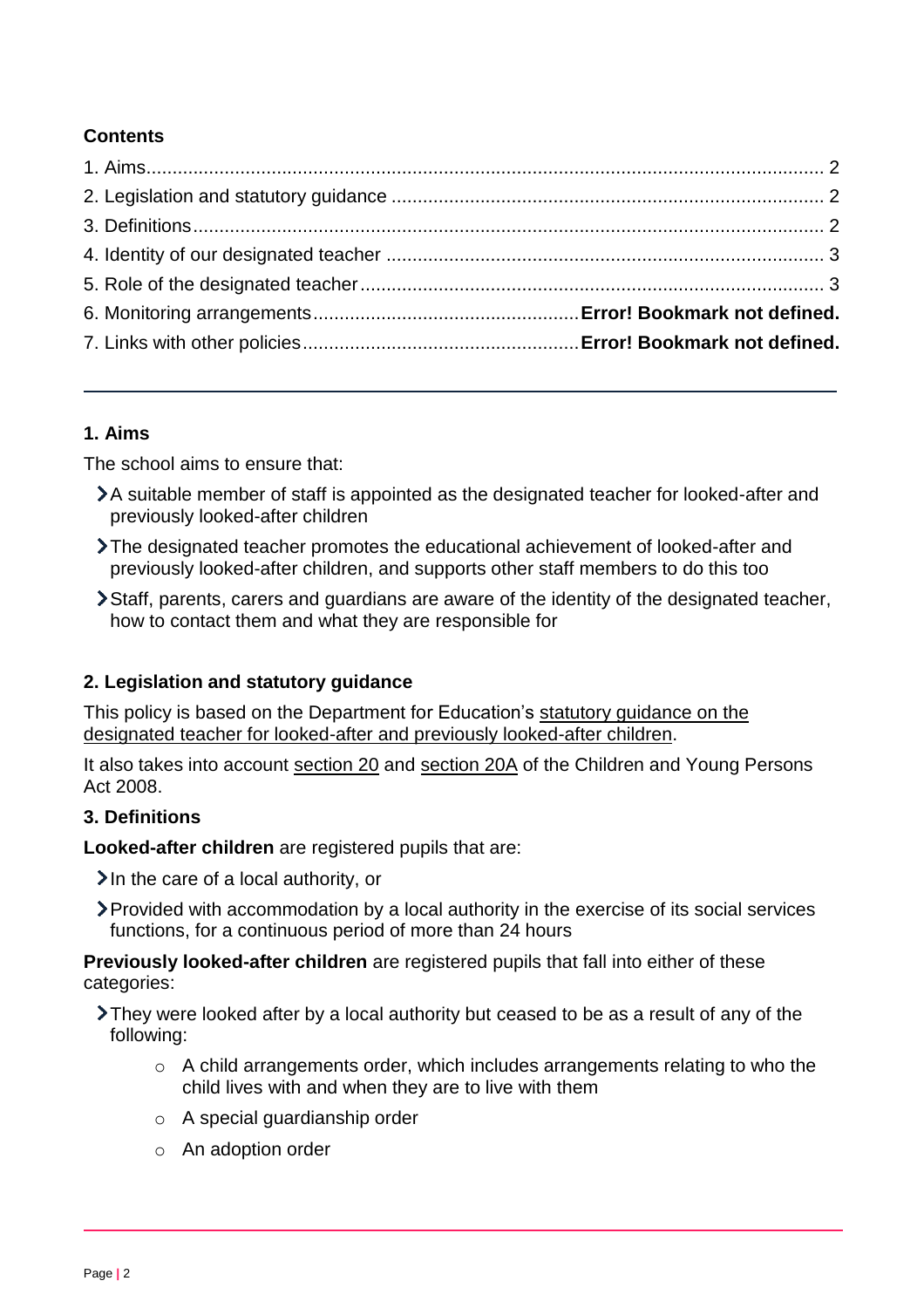They appear to the governing board to have:

- o Been in state care in a place outside of England and Wales because they would not have otherwise been cared for adequately, and
- o Ceased to be in that state care as a result of being adopted

**Personal education plan (PEP)** is part of a looked-after child's care plan that is developed with the school. It forms a record of what needs to happen and who will make it happen to ensure the child reaches their full potential.

**Virtual school head (VSH)** is a local authority officer responsible for promoting the educational achievement of their authority's looked-after children, working across schools to monitor and support these pupils as if they were in a single school. The VSH is also responsible for providing information and advice to schools, parents and guardians in respect of previously looked-after children.

### <span id="page-2-0"></span>**4. Identity of our designated teacher**

Our designated teacher is Michael Dillon.

You can contact them by [head@birchhillprimaryschool.co.uk](mailto:head@birchhillprimaryschool.co.uk)

Our designated teacher takes lead responsibility for promoting the educational achievement of looked-after and previously looked-after children at our school. They are your initial point of contact for any of the matters set out in the section below.

Della Payne (FSA) and Rebecca Churchill (SENDCo) work closely with the Headteacher in supporting Children Looked After.

#### <span id="page-2-1"></span>**5. Role of the designated teacher**

#### **5.1 Leadership responsibilities**

The designated teacher will:

- Act as a central point of initial contact within the school for any matters involving lookedafter and previously looked-after children
- Promote the educational achievement of every looked-after and previously looked-after child on roll by:
	- o Working with VSHs
	- o Promoting a whole school culture where the needs of these pupils matter and are prioritised
- Take lead responsibility for ensuring school staff understand:
	- o The things which can affect how looked-after and previously looked-after children learn and achieve
	- o How the whole school supports the educational achievement of these pupils
- Contribute to the development and review of whole school policies to ensure they consider the needs of looked-after and previously looked-after children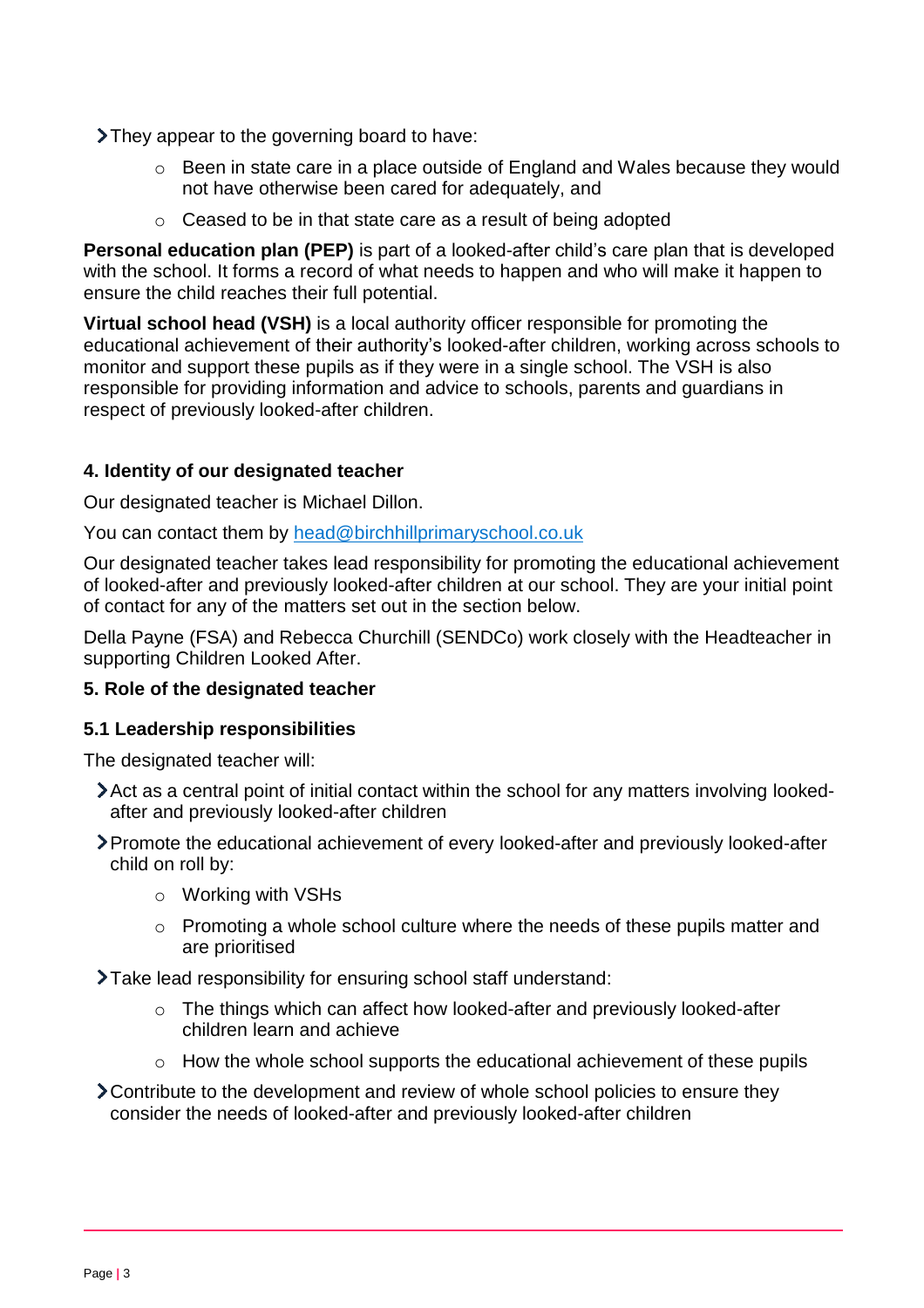- Promote a culture in which looked-after and previously looked-after children are encouraged and supported to engage with their education and other school activities
- Act as a source of advice for teachers about working with looked-after and previously looked-after children
- Work directly with looked-after and previously looked-after children and their carers, parents and guardians to promote good home-school links, support progress and encourage high aspirations
- Have lead responsibility for the development and implementation of looked-after children's PEPs
- Work closely with the school's designated safeguarding lead to ensure that any safeguarding concerns regarding looked-after and previously looked-after children are quickly and effectively responded to
- Involve parents and guardians of previously looked-after children in decisions affecting their child's education

#### **5.2 Supporting looked-after children**

The designated teacher will:

- Make sure looked-after children's PEPs meet their needs by working closely with other teachers to assess each child's specific educational needs
- Have overall responsibility for leading the process of target-setting in PEPs
- Monitor and track how looked-after children's attainment progresses under their PEPs
- $\blacktriangleright$  If a child is not on track to meet their targets, be instrumental in agreeing the best way forward with them in order to make progress, and ensure that this is reflected in their PEP
- Ensure the identified actions of PEPs are put in place
- During the development and review of PEPs, help the school and relevant local authority decide what arrangements work best for pupils
- > Ensure that:
	- o A looked-after child's PEP is reviewed before the statutory review of their care plan – this includes making sure the PEP is up to date and contains any new information since the last PEP review, including whether agreed provision is being delivered
	- o PEPs are clear about what has or has not been taken forward, noting what resources may be required to further support the child and from where these may be sourced
	- o The updated PEP is passed to the child's social worker and VSH ahead of the statutory review of their care plan
- Transfer a looked-after child's PEP to their next school or college, making sure it is up to date and that the local authority responsible for looking after them has the most recent version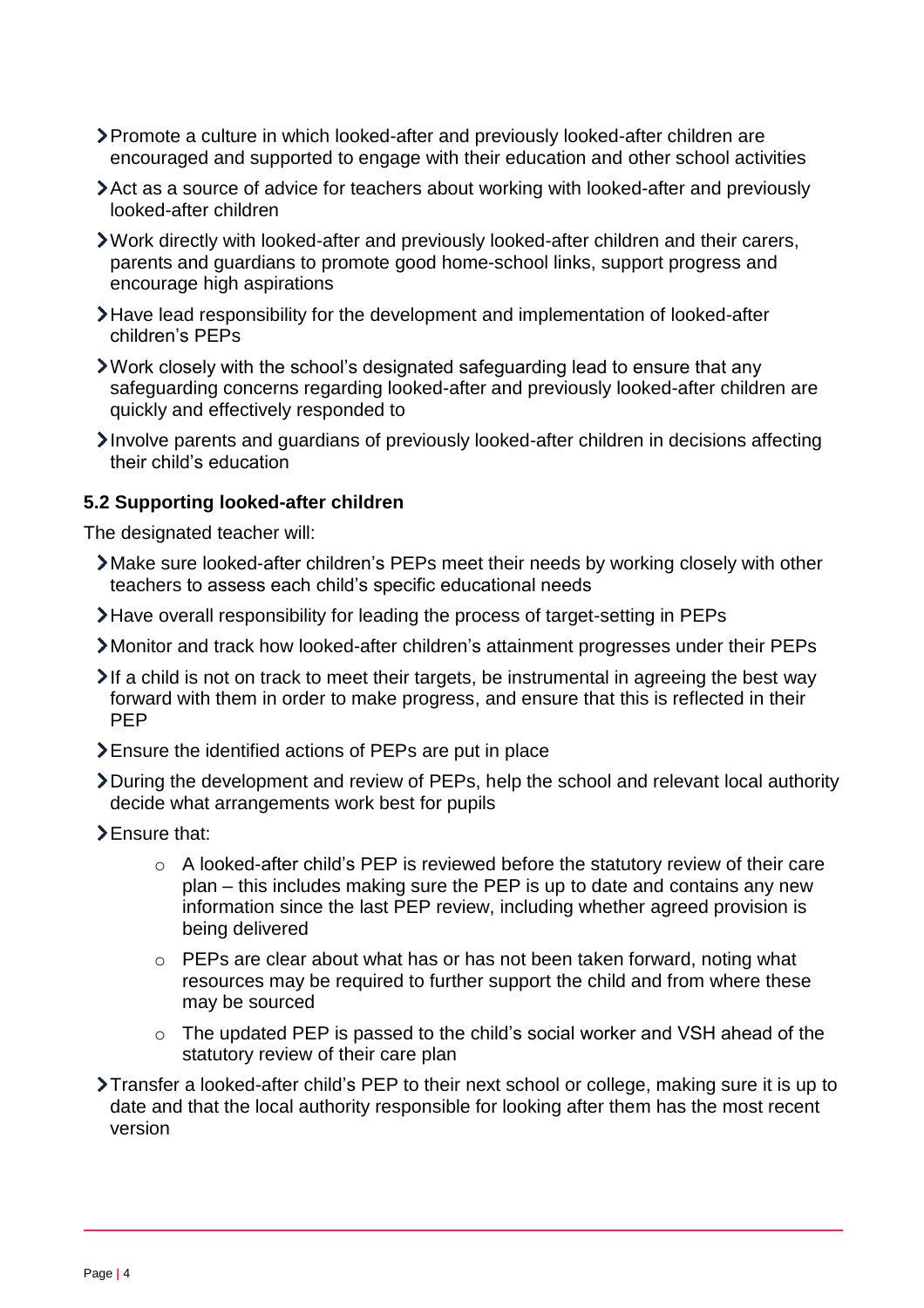## **5.3 Supporting both looked-after children and previously looked-after children**

The designated teacher will:

- Ensure the specific needs of looked-after and previously looked-after children are understood by staff and reflected in how the school uses pupil premium funding
- Work with VSHs to agree how pupil premium funding for looked-after children can most effectively be used to improve their attainment
- Help raise the awareness of parents and guardians of previously looked-after children about pupil premium funding and other support for these children
- Play a key part in decisions on how pupil premium funding is used to support previously looked-after children
- Encourage parents' and guardians' involvement in deciding how pupil premium funding is used to support their child, and be the main contact for queries about its use
- Ensure teachers have awareness and understanding of the specific needs of lookedafter and previously looked-after children in areas like attendance, homework, behaviour and future career planning
- Be aware of the special educational needs (SEN) of looked-after and previously lookedafter children, and make sure teachers also have awareness and understanding of this
- Ensure the [SEND code of practice,](https://www.gov.uk/government/publications/send-code-of-practice-0-to-25) as it relates to looked-after children, is followed
- Make sure PEPs work in harmony with any education, health and care (EHC) plans that a looked-after child may have
- Ensure that, with the help of VSHs, they have the skills to identify signs of potential SEN issues in looked-after and previously looked-after children, and know how to access further assessment and support where necessary
- Ensure that they and other staff can identify signs of potential mental health issues in looked-after and previously looked-after children and understand where the school can draw on specialist services
- Put in place robust arrangements to have strengths and difficulties questionnaires (SDQs) completed for looked-after children, and use the results of these SDQs to inform PEPs
- Put in place mechanisms for understanding the emotional and behavioural needs of previously looked-after children

#### **5.4 Relationships beyond the school**

The designated teacher will:

- Proactively engage with social workers and other professionals to enable the school to respond effectively to the needs of looked-after and previously looked-after children
- Discuss with social workers how the school should engage with birth parents, and ensure the school is clear about who has parental responsibility and what information can be shared with whom
- Be open and accessible to parents and guardians of previously looked-after children and encourage them to be actively involved in their children's education